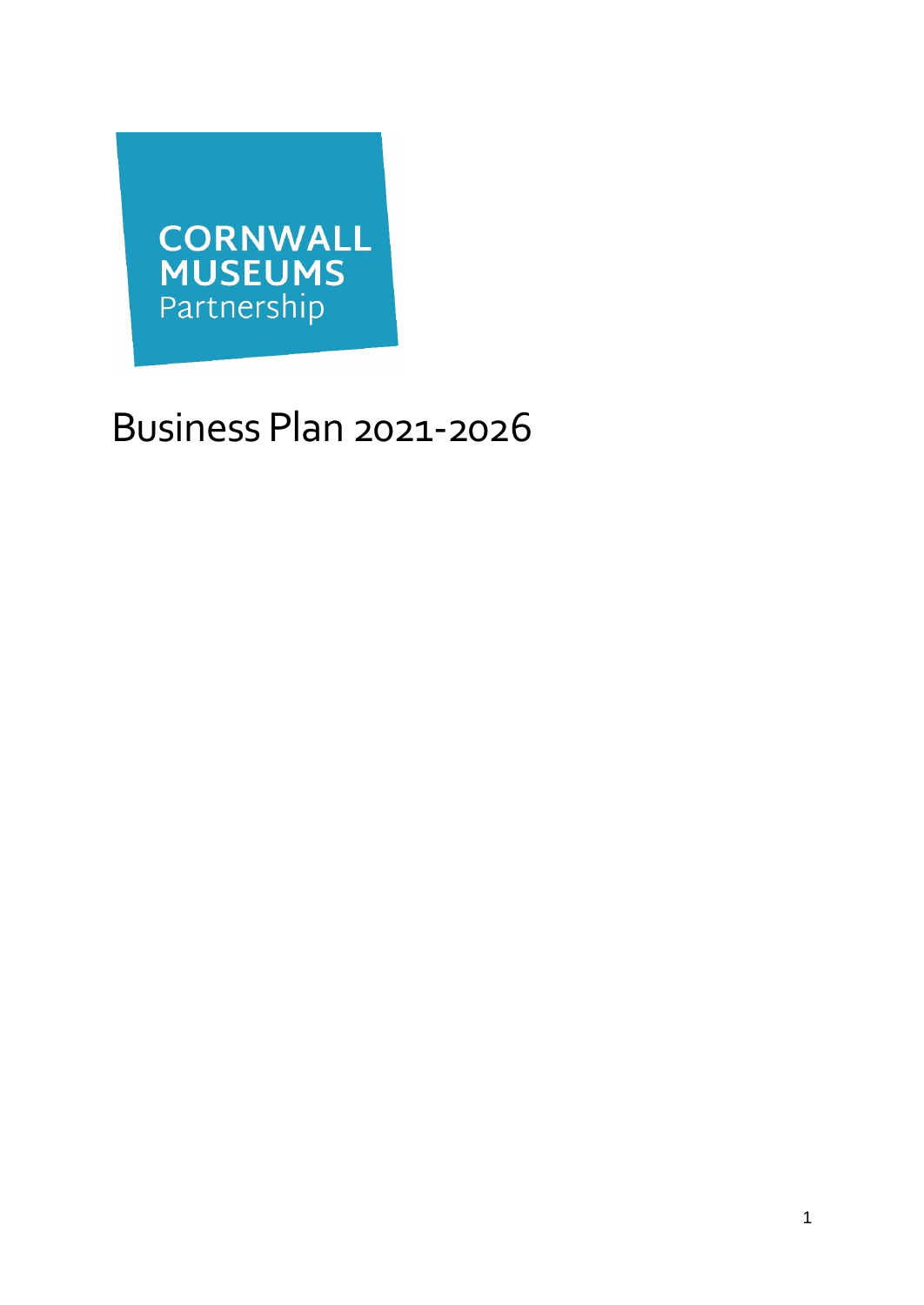# *Executive summary*

This plan sets out our 5-year £5.1 m investment programme to unlock the potential of museums and demonstrate leadership for the UK cultural sector and beyond. It builds on investment in our brand, leadership, culture, and people to increase the value we create through a greater focus on innovation.

Our plan has been developed to deliver measurable outcomes against 10 of the UN Global Goals and our commitment to show leadership for the sector by becoming carbon neutral by 2030.



## *Who we are*

Cornwall Museums Partnership is an independent charitable incorporated organisation, formed in 2015 to provide leadership for Cornwall's museums; to support them, represent them and give them a voice. We are an established sector-leading charity which is not afraid to think differently and respond to the museumscape around us, rather than wait for wisdom from "up the line."

Our purpose is to create positive social change with museums. We believe in the power of museums to transform society, due to their unique position in our communities. Our distinctiveness comes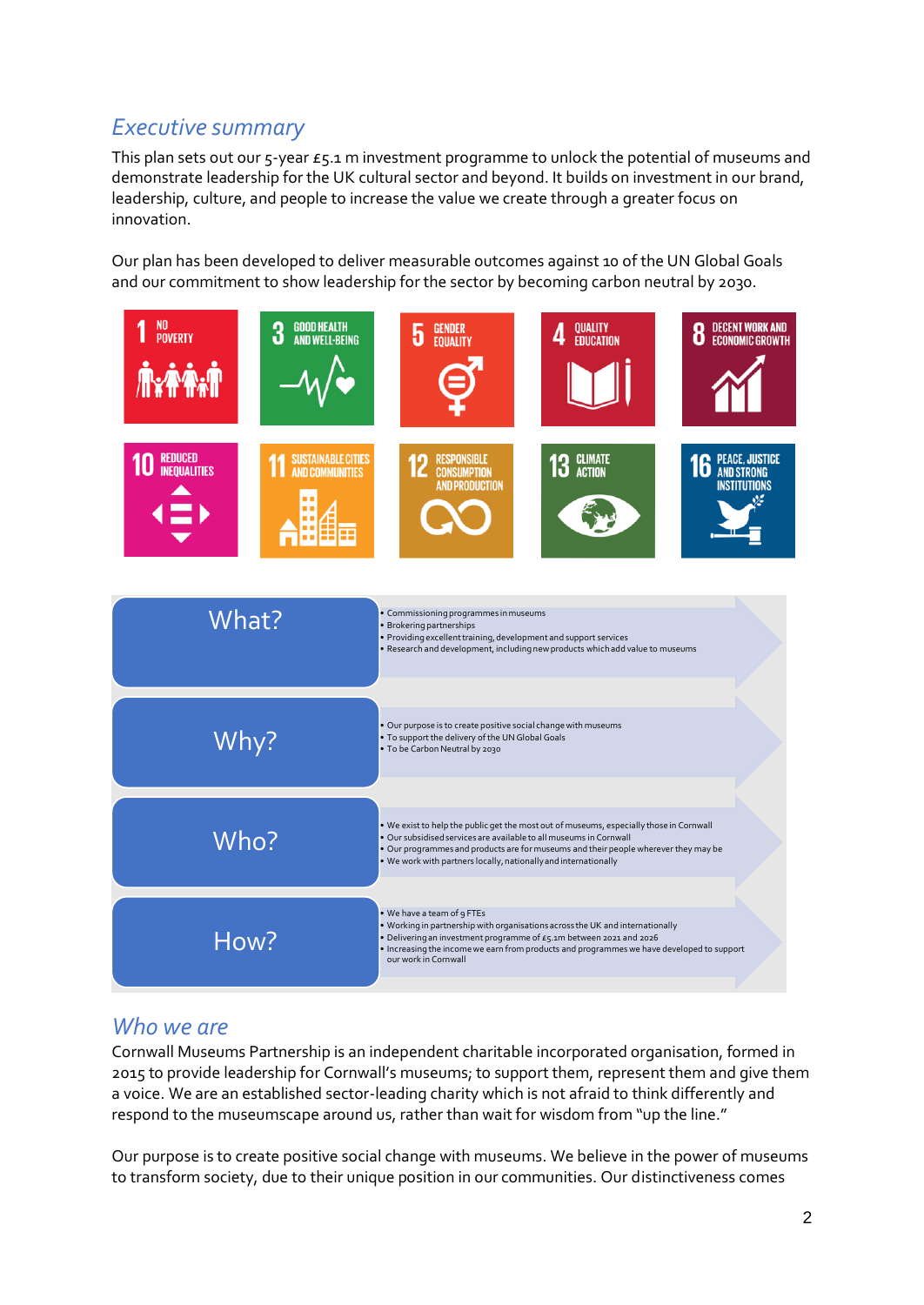from our location; we are Cornish and rural. These are important characteristics and fuel our appetite to lead from the edge, and act as a test bed for new ideas and practice.

|           | Activities which support people's wellbeing, health, and happiness for<br>example by helping museums to foster a sense of community and local<br>pride and by working with museums to bring people together and tackle<br>loneliness.                         |
|-----------|---------------------------------------------------------------------------------------------------------------------------------------------------------------------------------------------------------------------------------------------------------------|
|           | Sustainable economic growth addressing Cornwall's low wage economy<br>by creating rewarding jobs, especially for young people and cultivating<br>regenerative tourism.                                                                                        |
|           | Activities which develop people's skills and boost their confidence by<br>working with museums to inspire people of all ages to realise their<br>potential.                                                                                                   |
|           | Programmes which give everyone a voice, influence, and agency in<br>society, especially minorities and those who have been historically<br>under-represented and under-heard.                                                                                 |
| <b>iQ</b> | Work which contributes to a tolerant and equitable society, where all<br>people are treated fairly and with respect for example through museums<br>which encourage people to reflect on, explore and understand different<br>perspectives and points of view. |

# *What do we mean by 'positive social change?'*

Our work supports museums to make a positive difference to peoples' lives. Our investment programme, partnership projects and training are designed to maximise museums' ability to achieve and communicate the positive outcomes above.

We are based in Krowii, Redruth, but we often work remotely at locations dotted across Cornwall.

We are a values-driven organisation and proud to be so. In 2020 we were awarded an 'Outstanding' rating by Arts Council England for our work to deliver the Creative Case for Diversity. Our stance is actively anti-racist, inclusive, and anti-colonial.

## *Why Museums Matter*

At their best, we think museums help us to explore some of the most fundamental questions about who we are and our place in the world. Museums enable greater understanding and empathy by providing a view of the world through other people's eyes. They can be a focal point for communities, bringing people together, promoting wellbeing and tackling loneliness.

## *Vision*

Our vision is that CMP is facilitating a thriving international network which connects Cornwall's museums and their communities to organisations across the globe. Through this pioneering model of collaborative practice, we are shifting the dial in terms of the impact and value museums create across society. By forging partnerships with purpose, Cornwall's museums are using their collections to foster happy, healthy, equitable and prosperous communities where heritage is valued and celebrated.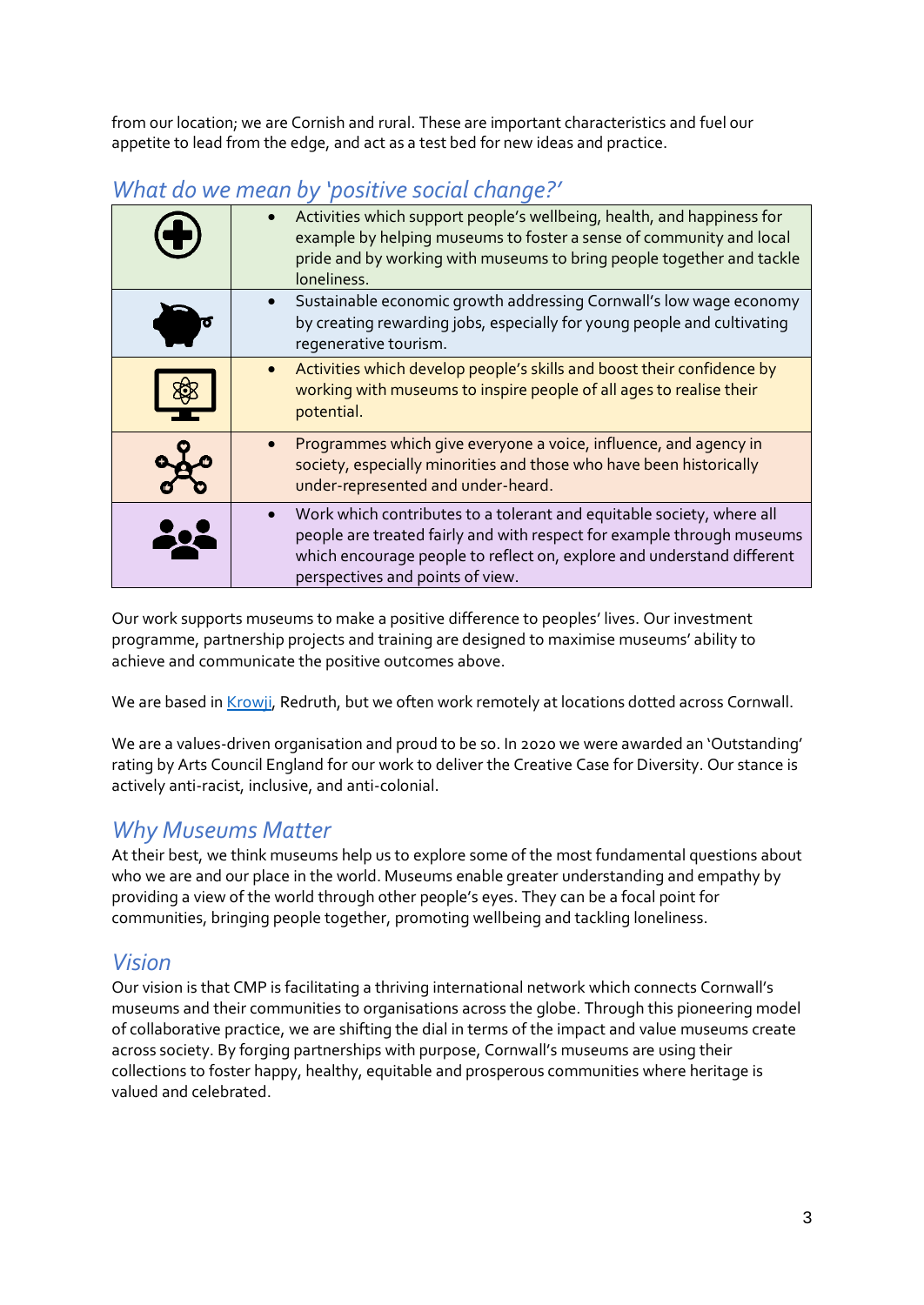"We have to get into collective leadership and move from an independent achiever structure and culture… to an interdependent collaborative structure and culture, led by collective and collaborative leadership… a culture where structures, processes and systems improve our ability to work across organisational and political boundaries and support and empower operations."

Oxford Leadership<sup>1</sup>

## *Activities*

Improving the understanding of museums' collections, the gaps in them and reviewing their interpretation, is a dynamic and exciting process with value for the whole of society. Cornwall Museums Partnership exists to invigorate museums and help them to address the structures and practices which have previously excluded people.

We are not a 'top-down' organisation which is seeking to impose change on museums. We work collaboratively with grassroots organisations and groups and value the experience and expertise of local communities.

There are 4 aspects to our services which will help us achieve our vision:

- 1. **Commissioning programmes** in museums which engage museums with more people and ensure museums are sustainable and resilient.
- 2. **Brokering partnerships** between museums and the private, public, and voluntary sectors to access new skills, resources, and markets for the museums sector.
- 3. **Providing excellent training, development and support services** which provide effective solutions to key challenges, question 'business as usual' and result in a skilled, networked, confident and happy museum workforce, including volunteers and trustees.
- 4. **Research and development** which tests out new approaches to museum practice, is scalable and is shared with the global museums' community.

## *Values*

Our values drive the way we work; they describe how we will make our vision real. They are:

- **Collaboration**: we believe that collaboration provides fertile ground for the flourishing of inventive and resourceful practice. We listen and form genuine partnerships which are built on mutual understanding and respect.
- **Innovation**: we seek new solutions and think differently. We pioneer new ways of doing things and set high standards in everything we do; we are not afraid to try radical approaches.
- **Inclusion**: we respect and value multiple perspectives. We are committed to creating and maintaining an environment that respects diverse traditions, heritages, and experiences and is inclusive for everyone.
- **Integrity:** we act with professionalism, transparency, and honesty. We are trusted partners.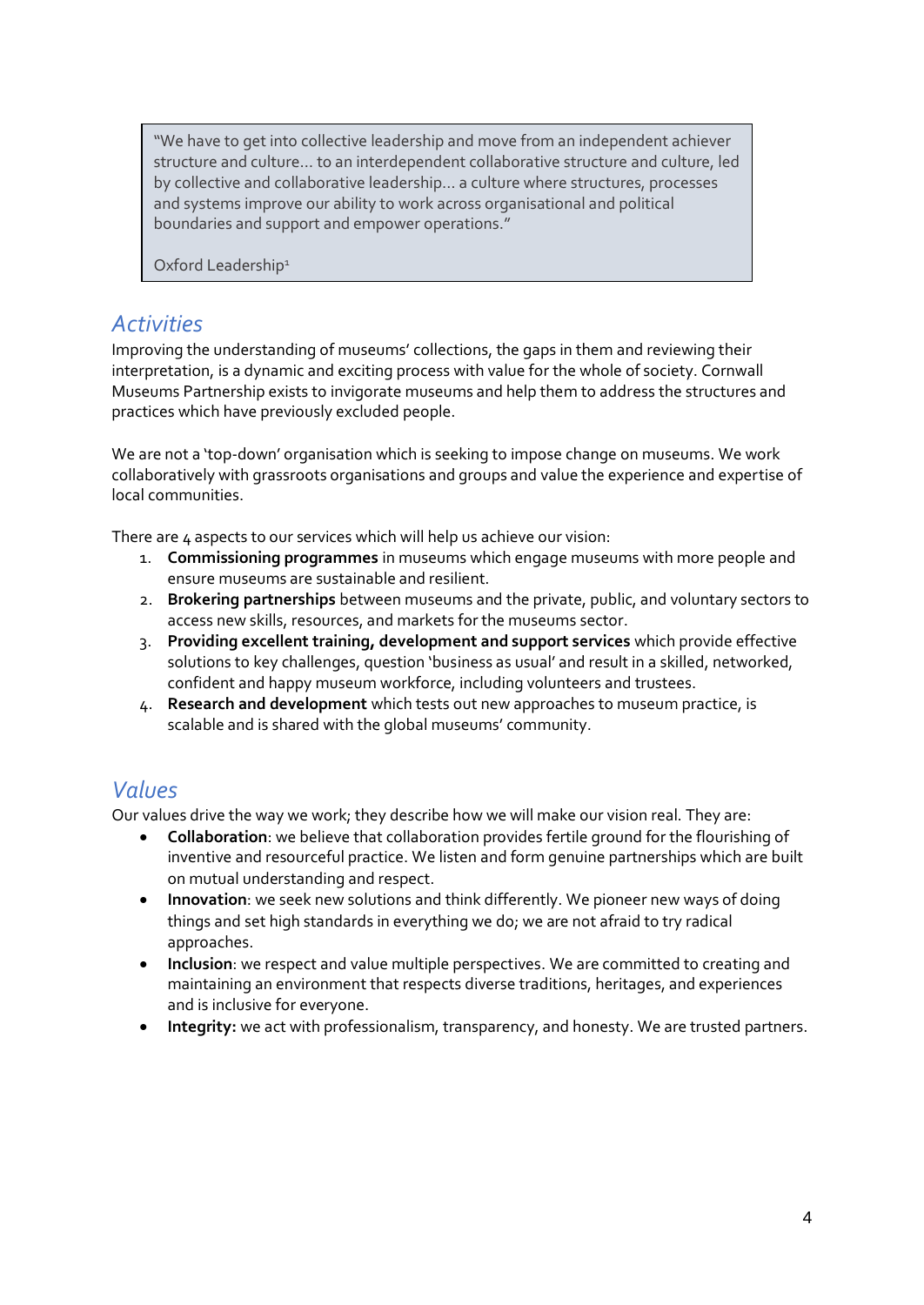# *Our Theory of Change*

Our theory of change helps to articulate the change we want to create and the interventions we will deliver to achieve this.

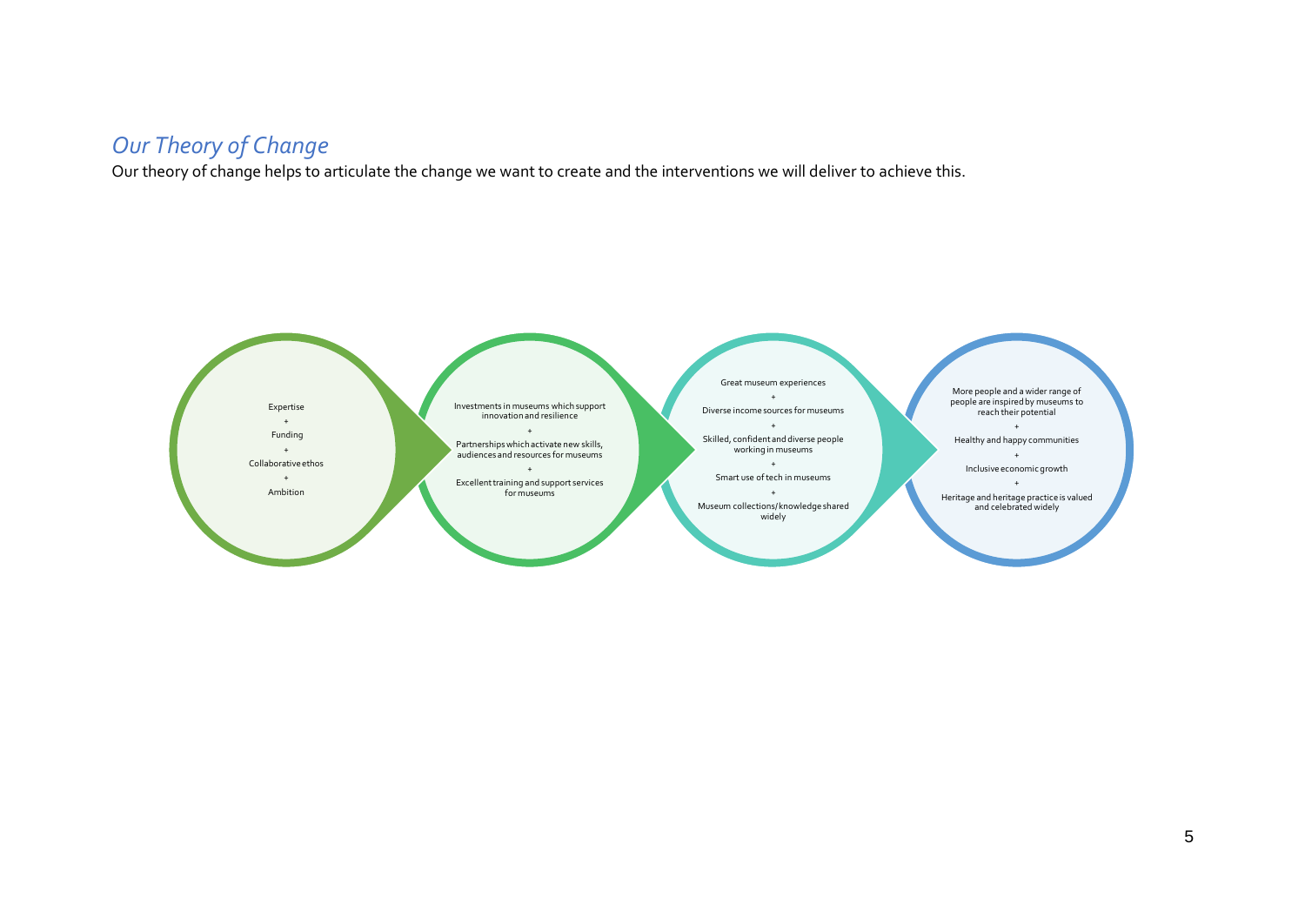# *Our 2021-2026 aims*

To work towards achieving our purpose of creating positive social change with museums we aim:

- 1. To commission and support shared approaches which demonstrably improve the relevance, understanding and accessibility of Cornwall's museum collections.
- 2. To commission and support participatory programmes of work which tackle current and historic inequality and exclusion in museums and to champion practical approaches to decolonising museums.
- 3. To empower the museum community to understand the climate emergency and take positive and urgent action to tackle it.
- 4. To maximise the potential of museums to enhance the wellbeing of their communities.
- 5. To improve the understanding of our impact and that of the sector and share this to advocate internationally for the importance of Cornwall's museums.
- 6. To provide transformational, needs-led support services which boost the confidence and skills of museum leaders, staff, volunteers and trustees.
- 7. To be recognised nationally and internationally as sector leaders in innovative practice, testing, evidencing, and sharing productive approaches which stimulate innovation in museums and their partners.

# *Our priorities for 2021/2022*

Wellbeing

- Undertake work to benchmark the wellbeing benefit of visiting a Cornish museum.
- Position Cornwall's museums as central to the challenge of eco-anxiety and mental recovery from the Covid-19 pandemic
- Support the wellbeing of the museum workforce.

Collections

• To progress plans for a shared approach to address accessibility and relevance of Cornwall's stored collections, through the Tresorys Kernow*<sup>1</sup>* project.

Inequality and exclusion

- Commission expert advice to embed disability inclusion in the NPO programme in museums from 2023.
- Work in partnership to support Cornwall's museums to act on the need for decolonisation and anti-racism practices.
- Use our resources, experience, and networks to support and platform grassroots organisations addressing inequalities.

Climate emergency

- Develop a partnership with Carbon Neutral Cornwall
- Review and disseminate the Green Museums Manifesto
- Pilot approaches to promoting regenerative tourism with museums.

Impact

- Develop and implement new data collection and interpretation systems to demonstrate the value of Cornwall's museums sector.
- Pilot the use of immersive tech to add value to museums.

• Develop a clear plan to monetise products and services to add value to Cornwall's museums. Skills development

<sup>&</sup>lt;sup>1</sup> Tresorys Kernow is a project to build a publicly accessible object library for Cornwall's stored museum collections.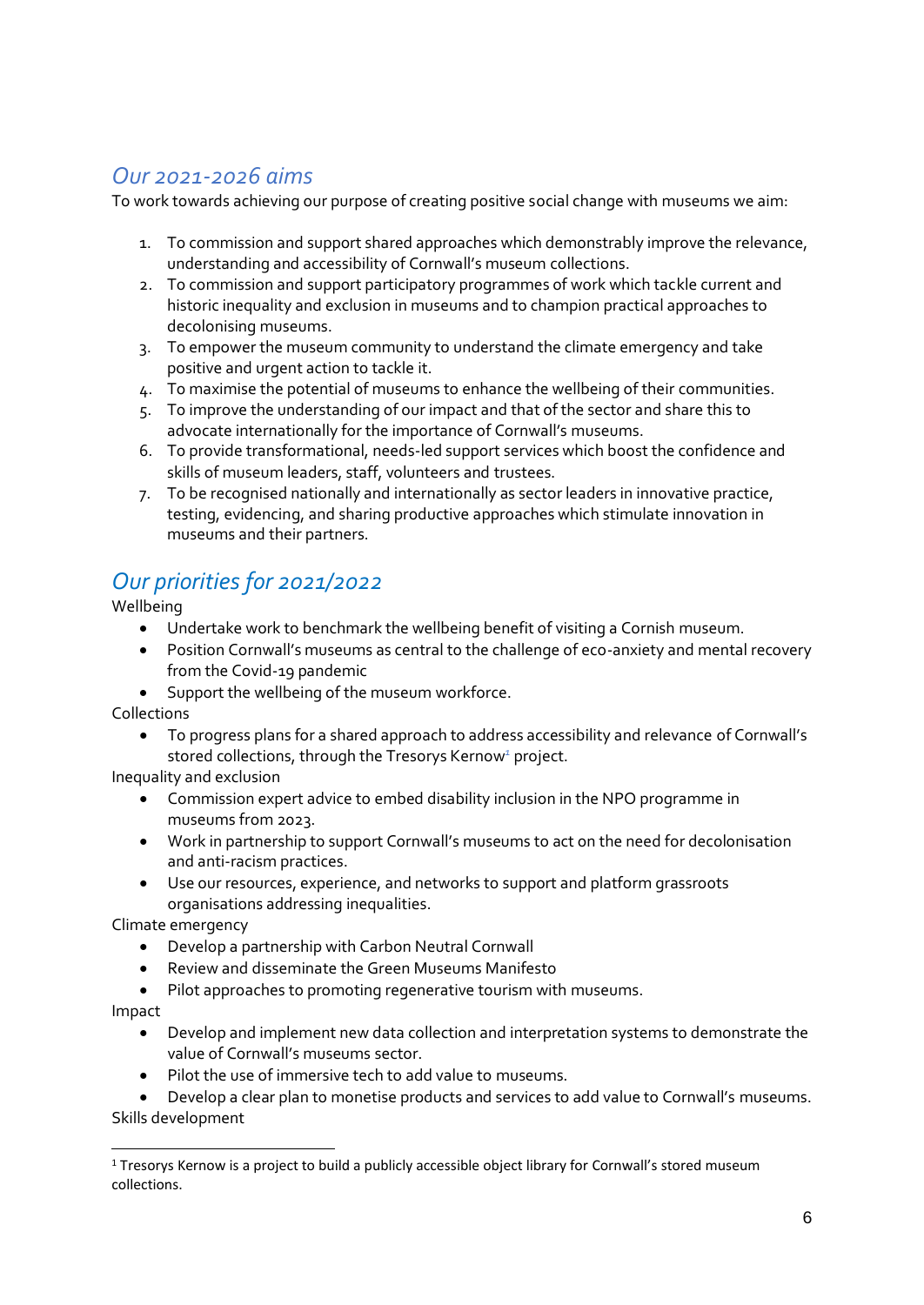- Address resilience issues arising from the Covid-19 pandemic, such as the lack of volunteering succession plans.
- Provide upskilling opportunities via the Museums Immersive Network

National and international recognition

• Play an active role in national programmes and networks including National Museum Directors Council and Fun Palaces

# *Beyond 2021/2022*

Collections

- Create immersive digital experiences to share Cornwall's heritage.
- Develop a shared rationalisation and storage solution for our museum partners *(Tresorys Kernow)*

Inequality and exclusion

- Work in partnership with community groups and grassroots organisations to address the exclusion of minority groups by the museums sector in relation to:
	- o Representation in collections
	- o Being welcomed as visitors

o Input to museums' decisions as employees, trustees, volunteers, and stakeholders.

Climate emergency

• Become carbon neutral by 2030.

• Provide resources and solutions for our partner museums to become carbon neutral. Wellbeing

• Advocate for the power of museums in improving communities' health and wellbeing. Impact

- For Cornwall's museums and CMP to be promoted internationally as sector leaders
- Be bold in our approach and stay true to our values by facilitating a learning environment internally at CMP and externally with our museum partners.

Skills development

- Test and formulate our inclusive recruitment processes, and to share these with our museum partners.
- Provide diverse employment opportunities at CMP or our museum partners, paid at living wage.

National and international recognition

• Broker and formalise international partnerships in areas which reflect the demographics and rural nature of Cornwall, to share experiences and solutions.

These headlines are expanded upon within our Fundraising Strategy, which outlines specific projects and investments we have identified to work towards this big picture.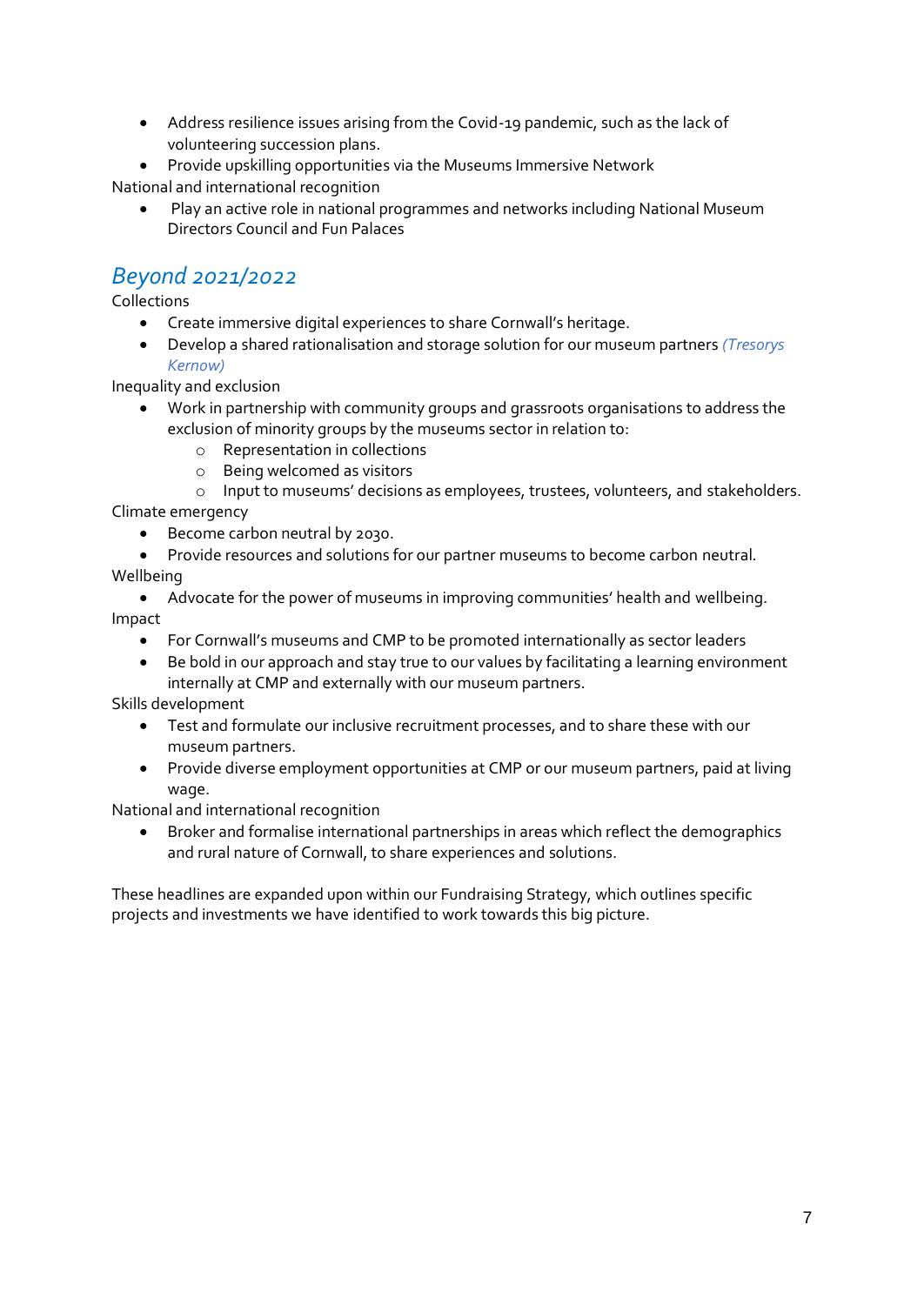# *CMP's aims & the United Nations' Global Goals*

Our aims have been developed to address the UN's [Global](https://www.globalgoals.org/) Goals.

The Global Goals are a blueprint to achieve a better and more sustainable future for all. They address the global challenges we face, including those related to poverty, inequality, climate change, environmental degradation, peace, and justice.

The 17 Goals are all interconnected, our strategy addresses each of the following goals.



To know we are achieving what we have set out to do in line with the Global Goals we are using the SDG Action [Manager](https://bcorporation.uk/welcome-sdg-action-manager-uk) that will track our progress against our chosen goals over the next decade.

## *Who we work with*

Working in partnership is not just in our name, it underpins everything we do and is essential to our ability to achieve our longer term aims. We are experts in partnership working and work with others to deliver most of our activities.

We are not a membership organisation and our services are accessible for all museums in Cornwall and Scilly.

We are supporting partnerships between museums and all Arts Council England National Portfolio Organisations in Cornwall and continually exploring new opportunities to increase our impact by working with others.

We are establishing new partnerships to help enact the aims of ou[r Equity Action Plan](https://trello.com/b/D7gPnUBe/cornwall-museums-partnerships-equity-action-plan-2020-21) including Black Voices Cornwall and the Black British Museum project

From 2021 onwards we are seeking to increase our international partnerships and our influence.

## *Communications strategy*

The aim of our Communications Strategy is to support and further our purpose of creating positive social change with museums. Given our commitment to working in partnership and supporting all museums and the people who work in and visit them, effective communication is vital. It is also important, given our reliance on external funding, that we can clearly demonstrate the value we are delivering for the cultural and heritage sector and anyone who interacts with this sector in anyway.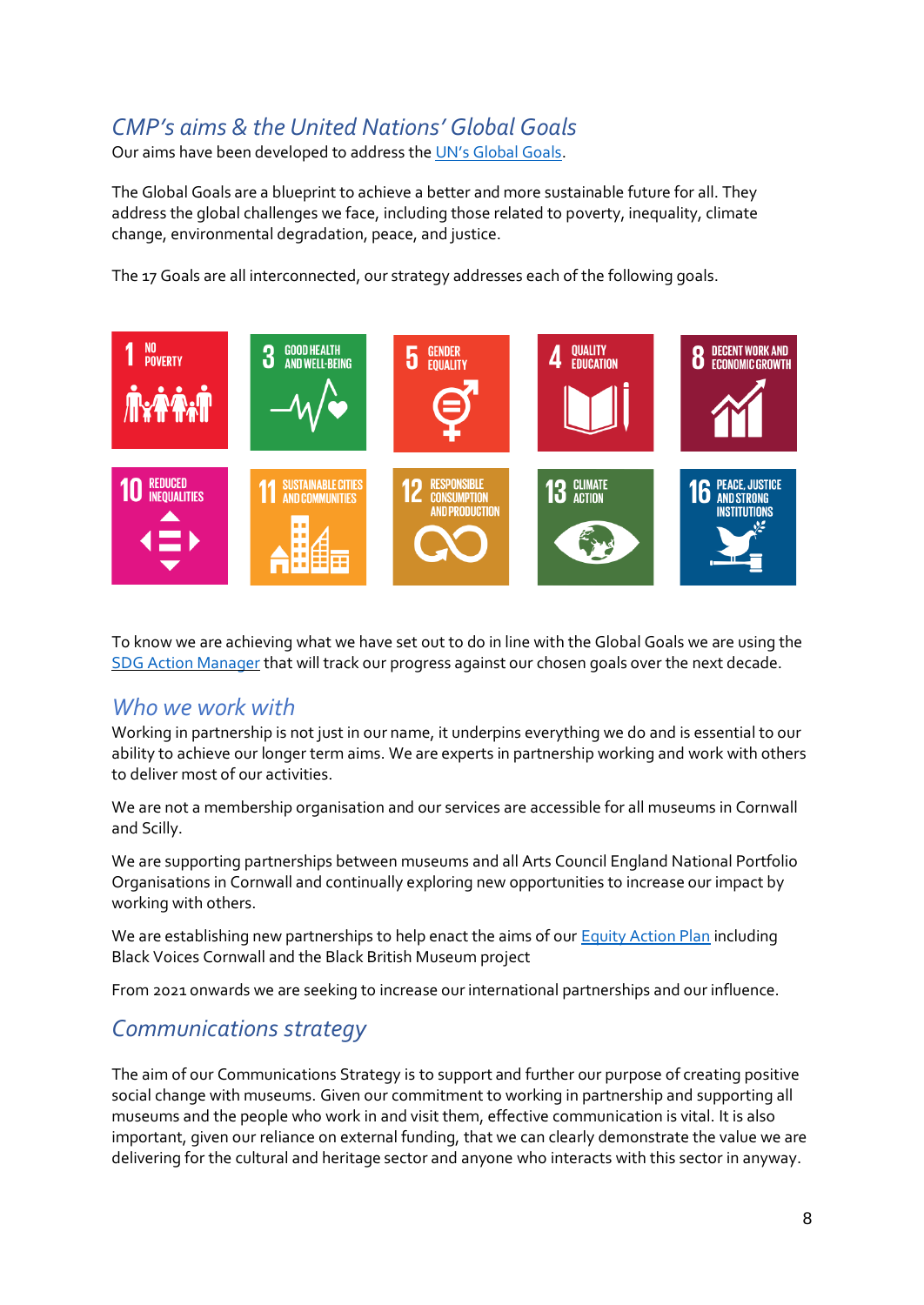Our key stakeholders are listed in the diagram below. Our communications strategy outlines how we will communicate with them as well as how the effectiveness of our communications will be measured.



#### *Financial Forecast*

Our strategy is to retain fixed costs at current levels, whilst looking to reduce energy consumption in line with our Sustainability Strategy. We have assumed a continuation of membership of the National Portfolio Organisation group from 2023 onwards. We plan to diversify our income and secure investment from a wider range of sources including in partnership with our HEI partner organisations. We aim to increase earned income from our IP and will review our income targets from current conservative levels following further research in 2021. We will retain reserves in line with our Reserves Policy and our Audit and Finance Committee will continue to lead the investment of unrestricted reserves to minimize risk and maximise returns.